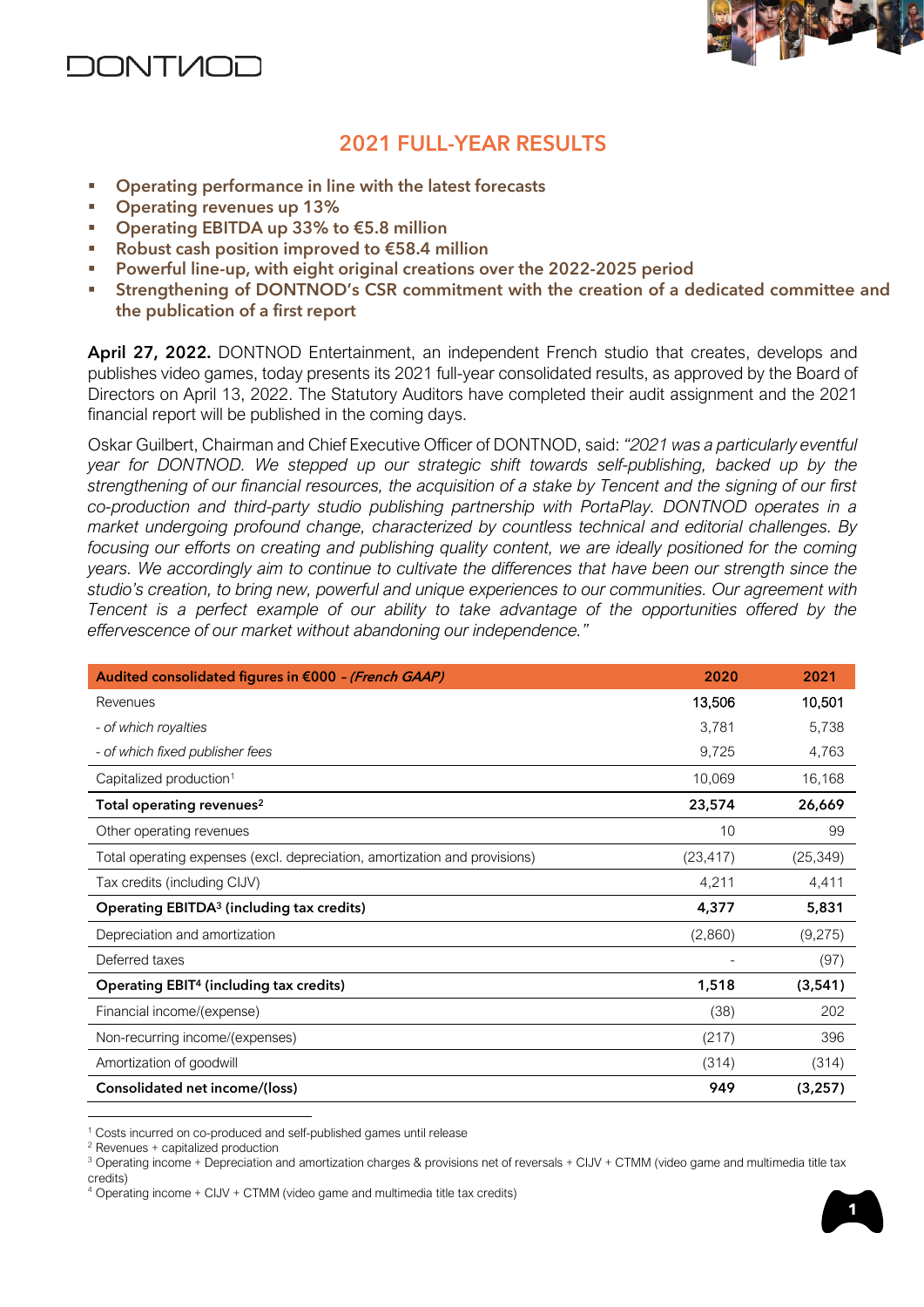

# **DONTMOL**

### **Ramp-up of the seven production lines at the end of 2021**

DONTNOD 2021 operating revenues were up 13% year on year to €26.7 million, reflecting:

- a substantial 52% increase in royalties to a record  $\epsilon$ 5.7 million;
- **publisher royalties** down 51% to €4.8 million, perfectly in line with the strategy geared towards coproduction and self-publishing;
- capitalized production up  $61\%$  to  $616.2$  million, illustrating the seven self-published or co-produced projects at the end of 2021.

### **Operating EBITDA up 33%**

The increase in operating revenues came with an improvement in the studio's operating performance in 2021, thanks to control of operating expenses excluding depreciation, amortization and provisions.

At €18.7 million in 2021, compared to €17.2 million in 2020, staff costs were up a controlled 9%, while the 9% increase in other operating expenses from €5.7 million to €6.3 million in 2021 illustrates the ramp-up of production lines.

2021 operating EBITDA accordingly totaled €5.8 million, up 33% from €4.4 million in 2020.

After depreciation, amortization and provisions, including, as announced, €4.4 million in impairment of development costs still capitalized on TWIN MIRROR, the Group posted an operating EBIT loss of €3.5 million in 2021 compared to operating EBIT of €1.5 million in 2020.

Lastly, the Group posted a consolidated net loss of €3.3 million in 2021, compared to €0.9 million net income the previous year.

| <b>ASSETS</b>                  | 2020                     | 2021           | <b>EQUITY &amp; LIABILITIES</b> | 2020   | 2021   |
|--------------------------------|--------------------------|----------------|---------------------------------|--------|--------|
| Fixed assets                   | 22.618                   | 29,889         | Shareholders' equity            | 40.221 | 85,618 |
| Inventories & work in progress | $\overline{\phantom{0}}$ | $\blacksquare$ | <b>Provisions</b>               | 2.550  | 2,141  |
| Trade receivables              | 2.643                    | 1,381          | <b>Borrowings</b>               | 4.028  | 4,106  |
| Other receivables              | 5.626                    | 6,370          | Trade payables                  | 1.264  | 1,368  |
| Cash & cash equivalent         | 21.217                   | 58,438         | Other payables                  | 4.042  | 2,845  |
| <b>TOTAL</b>                   | 52,105                   | 96,078         | <b>TOTAL</b>                    | 52.105 | 96,078 |

### **A robust and strengthened financial structure**

DONTNOD generated positive gross operating cash flow of  $\epsilon$ 5.9 million in 2021, a substantial improvement (up €1.7 million compared to 2020), and cash flows from operating activities of €5.2 million. Combined with the €50 million in funds raised in January 2021, the cash flows generated during the year largely covered the investments made in 2021 (€16.4 million), mainly related to self-published and co-produced games under development.

DONTNOD's financial structure was therefore much stronger as of December 31, 2021, with shareholders' equity of €85.6 million and cash and cash equivalents exceeding €58.4 million.

The Group's borrowings of  $\epsilon$ 4.1 million include a  $\epsilon$ 3.6 million state-guaranteed loan repayable at maturity in 2026.

DONTNOD accordingly has robust financial resources enabling it to pursue its goal of long-term growth.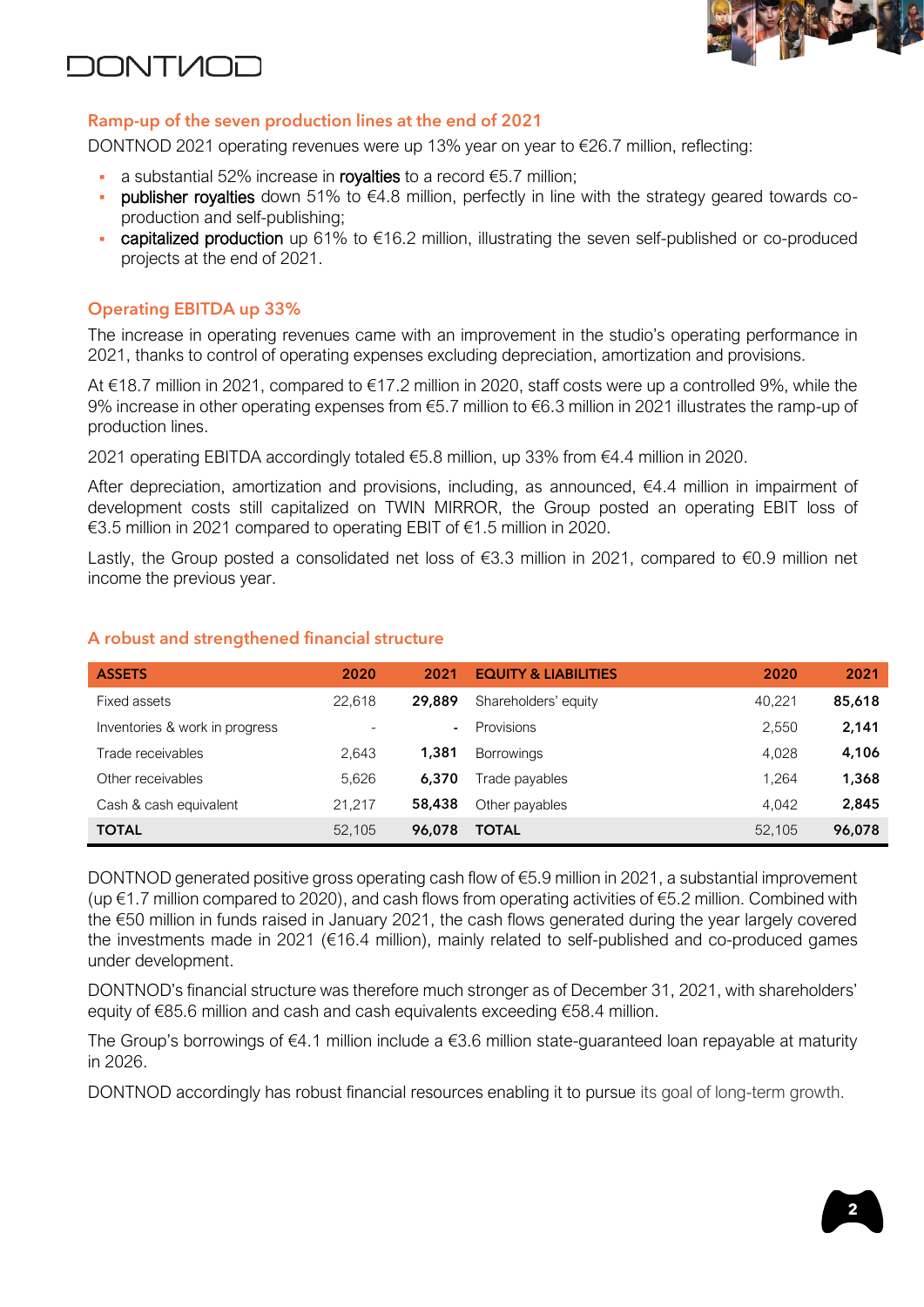



### **Construction of a robust asset portfolio**

2022 will be characterized by:

- the enrichment of the line-up through a co-production with Studio TOLIMA on a future game for which DONTNOD holds the majority of the rights;
- the release of *Gerda: A Flame in Winter*, developed as a co-production with the PortaPlay studio on Nintendo Switch and PC;
- the creation of two new production lines, one in Paris in the buoyant action-RPG segment, at the heart of the success of VAMPYR, with a new project, and one in Montreal, with a strong narrative component promoted by the creators of the best-seller LIFE IS STRANGE.

To support its goal of long-term profitable growth, DONTNOD will accordingly continue to develop a robust portfolio of assets consisting of eight intellectual property assets whose releases are spread over four years.

After two years of investment, the creation of a studio in Montreal and the structuring of the marketing and publishing departments, and backed by a current workforce of over 320 highly skilled individuals, the coming years will be a turning point for the Group, with the release of a wave of self-published or coproduced games. This accelerated pace of releases and the disintermediation initiated in 2020 will enable DONTNOD to retain the majority of its royalties and intellectual property.

#### **A committed and responsible company**

In line with the strengthening of its CSR (Corporate Social Responsibility) policy, DONTNOD created a joint CSR Committee in 2021 representing both of the Group's geographical sites and comprising members of the Management Committee and experts from different departments (human resources, marketing and communication, and finance). This Committee will oversee DONTNOD's CSR policy, based on the following 2022 objectives:

- Use games to promote sustainability and education:
	- o by onboarding experts to address social challenges genuinely,
	- by continuing the collaborative internal project addressing our areas of commitment.
- Ensure a positive, collaborative, respectful and inclusive work environment by massively rolling out awareness-raising programs among the Group's talents.
- Support the talents of today and tomorrow by:
	- $\circ$  implementing a co-optation policy coupled with commitments alongside non-profits,
	- o doubling the frequency of individual interviews,
	- o increasing employee shareholding.
- Guarantee an ethical and sustainable business model through the implementation of an ethics charter accompanied by an internal training program.
- Limit our environmental footprint by carrying out a carbon footprint assessment that will allow us to implement practical initiatives for the future.

DONTNOD has produced its first CSR report for 2021. It sets out the Group's commitments, as well as its objectives for the future, in order to provide a clear and ambitious roadmap in terms of social, societal and environmental policy.